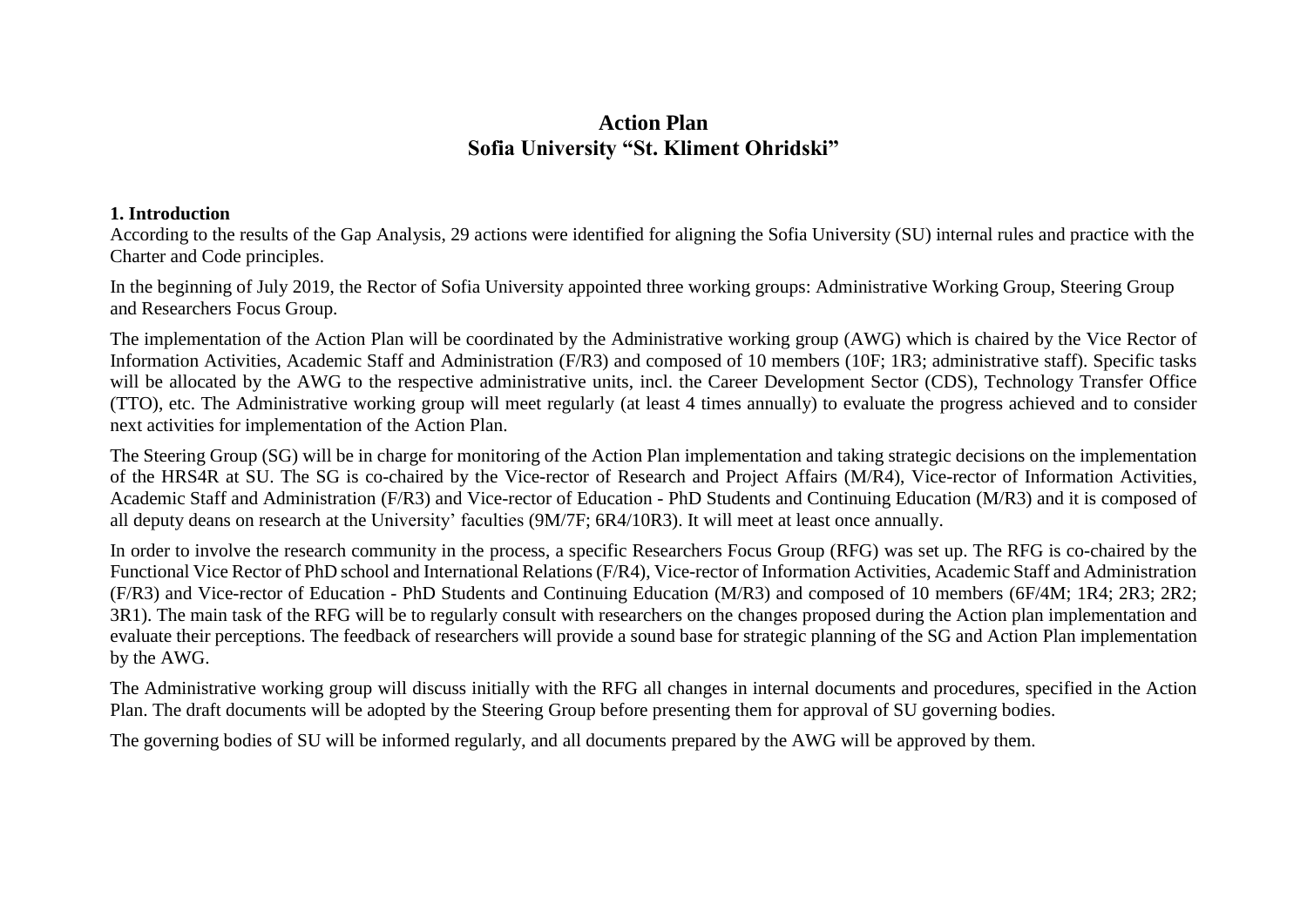# **I. Ethical and Professional Aspects**

### **2. Ethical principles**

**3. Professional responsibility**

**4. Professional attitude**

| <b>Problem identified</b>   | Objective                   | <b>Planed actions</b>                          | <b>Responsible for</b> | <b>Timing</b> | <b>Monitoring Plan</b> |
|-----------------------------|-----------------------------|------------------------------------------------|------------------------|---------------|------------------------|
|                             |                             |                                                | implementing           |               |                        |
| The principles of research  | Ensure observance of        | - to prepare internal Guidelines on research   | AWG with the support   | by 2019       | November 2019: to      |
| integrity and responcible   | research integrity          | integrity and responsible research             | of Legal Unit          |               | check actions          |
| research, and the specific  | principles and attitude for |                                                |                        |               | undertaken             |
| ethical issues in different | responsible research        | - to be designed requirements for research     | AWG with the support   | by 2019       | November 2019: to      |
| scientific disciplines are  |                             | ethics in different disciplines                | of Legal Unit          |               | validate the rules     |
| not integrated in SU        |                             |                                                |                        |               | prepared               |
| internal documents and      |                             | - information on research ethics and research  | <b>CDS</b>             | by 2020       | June 2020: check the   |
| practice.                   |                             | integrity requirements to be provided to all   |                        |               | awareness raising      |
|                             |                             | researchers                                    |                        |               | progress               |
|                             |                             | - training of supervisors and mentors based on | <b>CDS</b>             | by 2020       | November 2020:         |
|                             |                             | good practices for observance of research      |                        |               | check number of        |
|                             |                             | integrity principles                           |                        |               | researchers trained    |
|                             |                             | -to integrate in PhD training guidance on      | AWG with support of    | by 2021       | November 2021:         |
|                             |                             | professional attitude of researchers           | <b>CDS</b>             |               | check number of        |
|                             |                             |                                                |                        |               | PhD students trained   |
|                             |                             | - introduction of software tools providing     | AWG with support of    | by 2022       | November 2022:         |
|                             |                             | plagiarism checking                            | Information            |               | testing phase          |
|                             |                             |                                                | Technology (IT) Unit   |               |                        |

## **7. Good practice in research**

| Problem identified      | <b>Objective</b>       | <b>Planed actions</b>                     | <b>Responsible for</b> | <b>Timing</b> | <b>Monitoring Plan</b> |
|-------------------------|------------------------|-------------------------------------------|------------------------|---------------|------------------------|
|                         |                        |                                           | implementing           |               |                        |
| Not all researchers are | Ensure observance of   | - preparation of specific guidelines for  | AWG with support of    | by 2020       | June 2020: to verify   |
| aware how to cope with  | good practices in      | researchers on cyber security and back-up | IT Unit                |               | the guidelines         |
| information technology  | research and rules for | strategies                                |                        |               | prepared               |
| disasters, and the good | information security   | - provision of training to cope with      | AWG with support of    | by 2020       | November 2020:         |
|                         |                        | information technology disasters          | IT Unit                |               | check                  |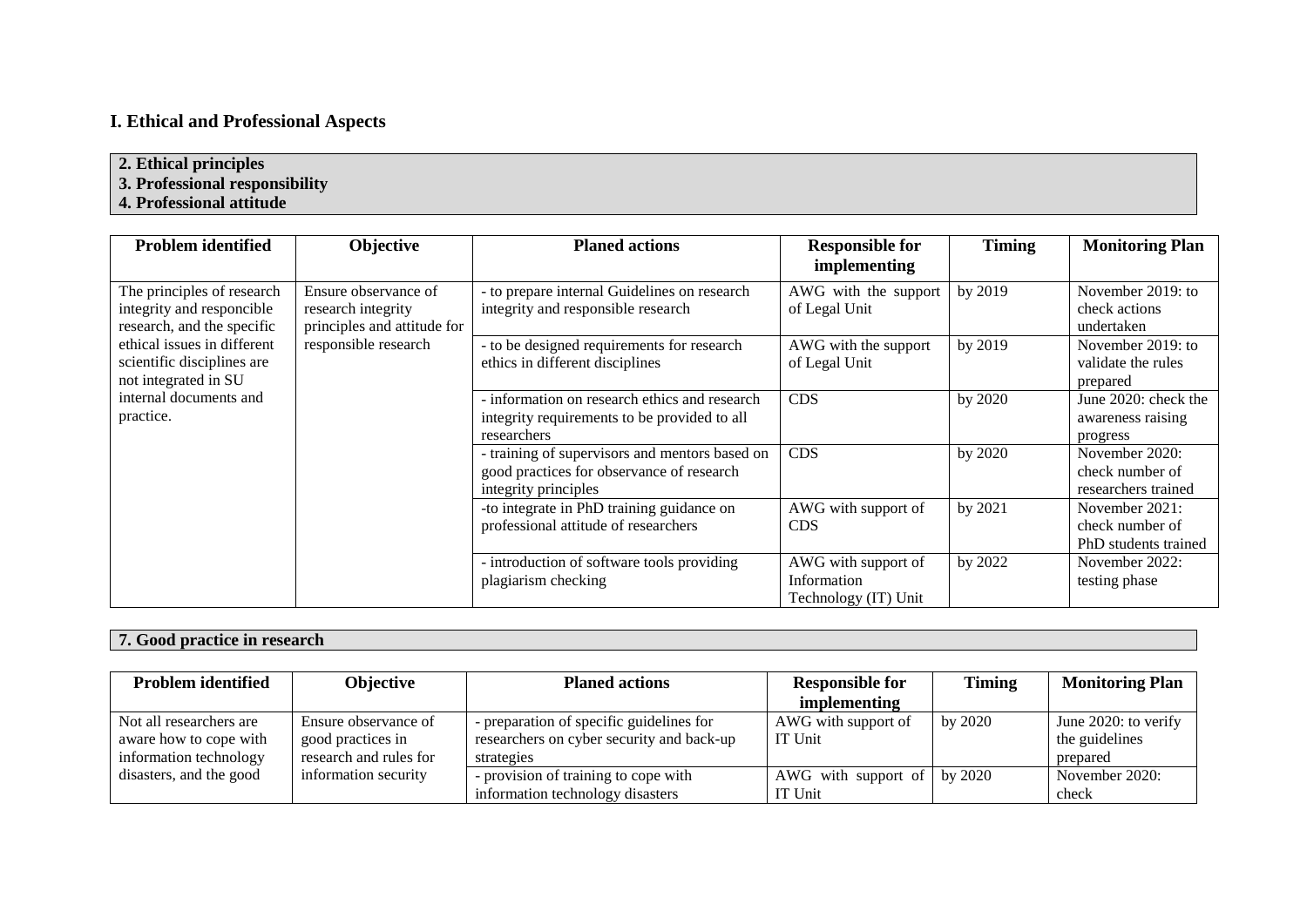| practices in their specific<br>disciplines |                                                                                                   |                                                   | number/category of<br>researchers trained            |
|--------------------------------------------|---------------------------------------------------------------------------------------------------|---------------------------------------------------|------------------------------------------------------|
|                                            | - changing internal rules according to<br>specific good practices in different research<br>fields | AWG with support of $\vert$ by 2022<br>Legal Unit | June 2022: to verify<br>changes in internal<br>rules |

#### **8. Dissemination, exploitation of results 31. Intellectual Property Rights**

| <b>Problem identified</b>                                                                             | Objective                                                                | <b>Planed actions</b>                                                                            | <b>Responsible for</b>         | <b>Timing</b> | <b>Monitoring Plan</b>                                                    |
|-------------------------------------------------------------------------------------------------------|--------------------------------------------------------------------------|--------------------------------------------------------------------------------------------------|--------------------------------|---------------|---------------------------------------------------------------------------|
|                                                                                                       |                                                                          |                                                                                                  | <i>implementing</i>            |               |                                                                           |
| SU researchers face<br>difficulties for IPR<br>protection, knowledge                                  | Facilitate research<br>results exploitation and<br>Open Science practice | - design of practical guidelines on IPR,<br>knowledge transfer and research<br>commercialization | <b>TTO</b>                     | by 2020       | June 2020: to verify<br>the guidelines<br>prepared                        |
| transfer and research<br>commercialization, as<br>well as upcoming issues<br>of Open Science and Open |                                                                          | - seminars on awareness raising and training<br>on IPR and research commercialization            | CDS and TTO                    | by 2021       | November 2021:<br>check number of<br>researchers trained<br>or made aware |
| Data.                                                                                                 |                                                                          | - design of Open Science data bases at SU                                                        | AWG with support of<br>IT Unit | by 2022       | June 2022: testing<br>phase                                               |
|                                                                                                       |                                                                          | - training of researchers on Open Science                                                        | CDS and IT Unit                | by 2022       | November 2022:<br>check number of<br>Open Science tools<br>users          |

| 'ublic engagement'<br>$        -$ |  |
|-----------------------------------|--|

| <b>Problem identified</b> | Objective                | <b>Planed actions</b>                         | <b>Responsible for</b> | <b>Timing</b> | <b>Monitoring Plan</b> |
|---------------------------|--------------------------|-----------------------------------------------|------------------------|---------------|------------------------|
|                           |                          |                                               | implementing           |               |                        |
|                           | Communication with the   | - introduce in SU annual plans organization   | AWG with support of    | by 2019       | November 2019:         |
| SU has no official policy | society on scientific    | of regular Open doors at SU and guided        | PR Unit                |               | check SU annual        |
| on public engagement and  | issues to become regular | visits for students                           |                        |               | plans                  |
| regular monitoring of     | practice                 | - introduction of training of PhD students on | <b>CDS</b>             | by 2019       | November 2019:         |
|                           |                          | effective science communication               |                        |               | check of number of     |
|                           |                          |                                               |                        |               | researchers trained    |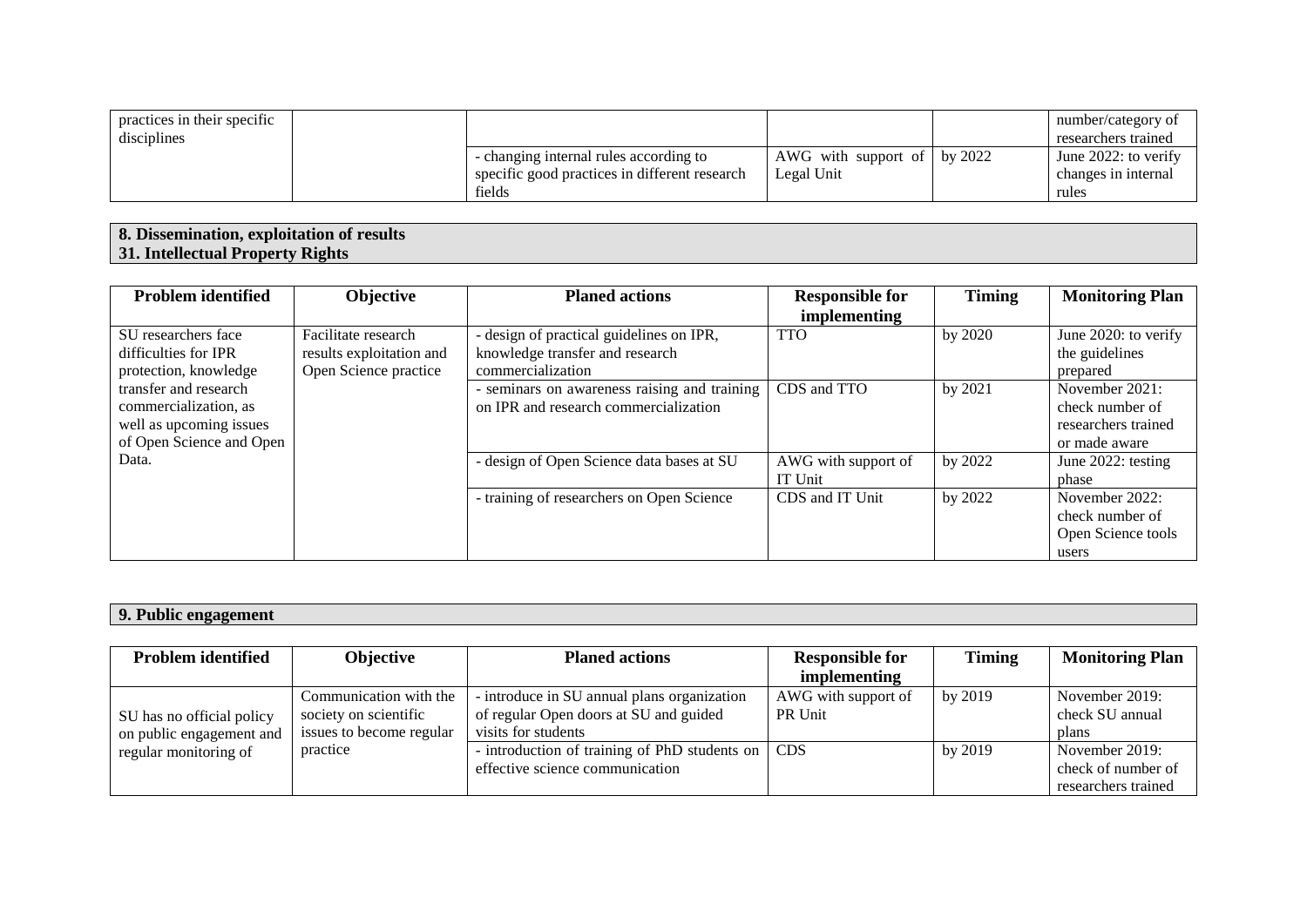| public and economic | - stimulation of researchers for participation       | AWG with support of | by 2020 | June 2020: verify   |
|---------------------|------------------------------------------------------|---------------------|---------|---------------------|
| interests in RTD    | in outreach activities                               | HR unit             |         | measures proposed   |
|                     | - introduce in Faculty strategic plans regular   AWG |                     | by 2022 | June 2022: check    |
|                     | monitoring of research needs in economy and          |                     |         | faculties plans     |
|                     | society                                              |                     |         |                     |
|                     | - undertaking collaboration with students and        | AWG with support of | by 2022 | November 2022:      |
|                     | teachers on scientific issues                        | <b>CDS</b>          |         | check collaboration |
|                     |                                                      |                     |         | forms proposed and  |
|                     |                                                      |                     |         | implemented         |

## **Recruitment and Selection**

**11. Evaluation/ appraisal system**

- **16. Judging merit (Code)**
- **18. Recognition of mobility experience (Code)**
- **19. Recognition of qualifications (Code)**
- **29. Value of mobility**

| <b>Problem identified</b>    | Objective                | <b>Planed actions</b>                          | <b>Responsible for</b> | <b>Timing</b> | <b>Monitoring Plan</b> |
|------------------------------|--------------------------|------------------------------------------------|------------------------|---------------|------------------------|
|                              |                          |                                                | <i>implementing</i>    |               |                        |
| By judging merits of         | Ensure fair and balanced | - to change SU internal rules for researchers' | AWG with support of    | by 2019       | November 2019:         |
| researchers (for appraisal   | evaluation of all        | appraisal and selection to better correspond   | <b>CDS</b>             |               | check researchers'     |
| or selection) not sufficient | achievements of          | to Charter and Code requirements               |                        |               | satisfaction           |
| emphasis is put on the       | researchers during their | - change of internal staff evaluation criteria | AWG with support of    | by 2019       | November 2019:         |
| diversified career path,     | career path              | in order to recognize the different mobility   | <b>CDS</b>             |               | check researchers'     |
| e.g. on national or          |                          | forms                                          |                        |               | satisfaction           |
| international                |                          |                                                |                        |               |                        |
| collaboration, public        |                          |                                                |                        |               |                        |
| awareness activities.        |                          |                                                |                        |               |                        |
| administrative duties, and   |                          |                                                |                        |               |                        |
| mobility experience          |                          |                                                |                        |               |                        |
| gained in industry or        |                          |                                                |                        |               |                        |
| abroad                       |                          |                                                |                        |               |                        |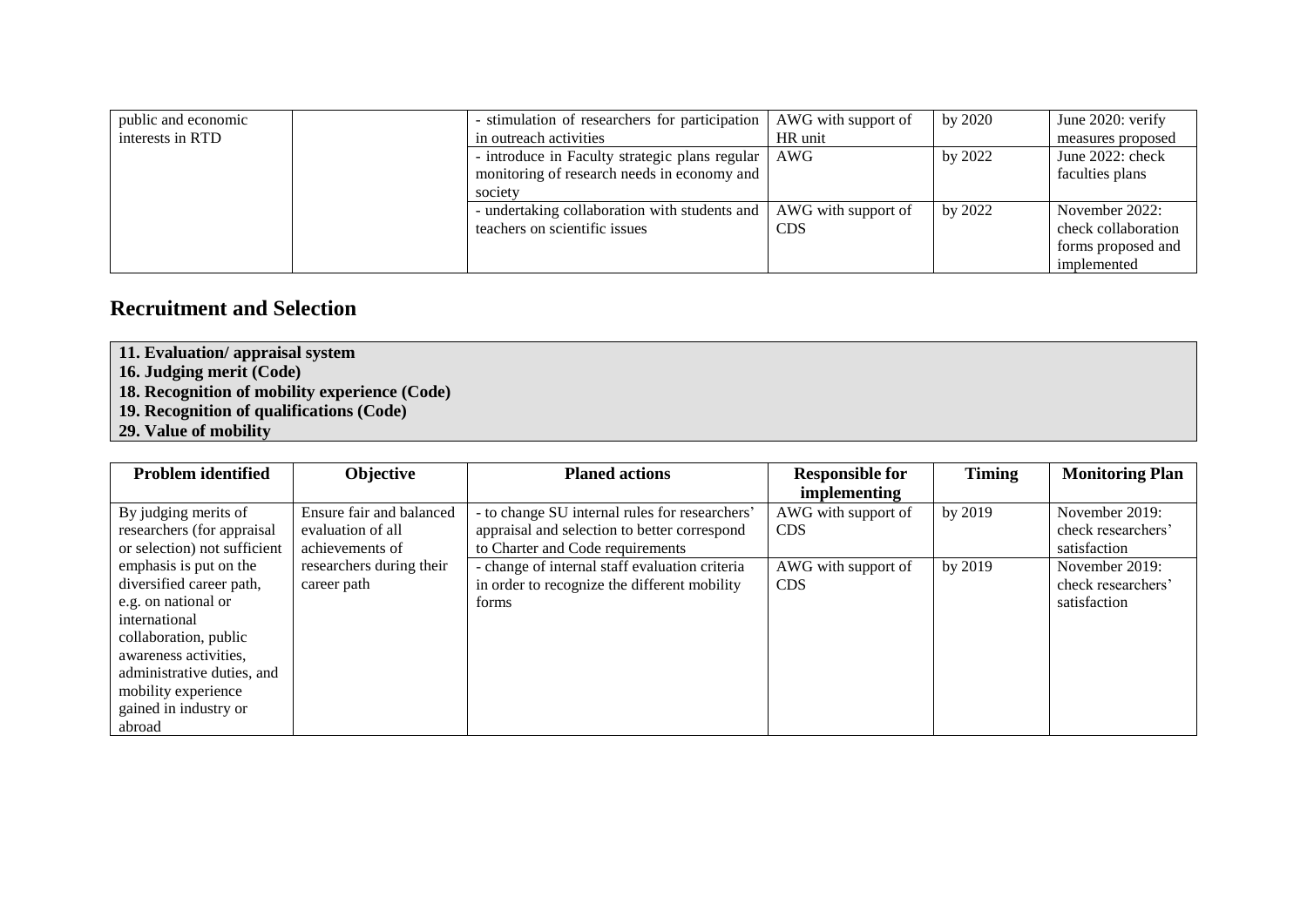# **Working Conditions and Social Security**

| 1. Research freedom      |  |
|--------------------------|--|
| 23. Research environment |  |
| 26. Funding and salaries |  |

| <b>Problem identified</b>    | <b>Objective</b>    | <b>Planed actions</b>                        | <b>Responsible for</b> | <b>Timing</b> | <b>Monitoring Plan</b> |
|------------------------------|---------------------|----------------------------------------------|------------------------|---------------|------------------------|
|                              |                     |                                              | <i>implementing</i>    |               |                        |
| The state subsidy for SU     | Raising capacity of | - ensure professional support to researchers | AWG and Project Unit   | by 2021       | June $2021$ : check    |
| is not sufficient to ensure  | academic staff for  | for fund raising and projects preparation    |                        |               | number of              |
| attractive salaries, and     | research funding    |                                              |                        |               | successful new         |
| funding for access to        |                     |                                              |                        |               | projects               |
| research infrastructure and  |                     | - training of researchers on project         | CDS with support of    | by 2021       | November 2021:         |
| scientific literature in all |                     | management and funding opportunities         | Project Unit           |               | check number/          |
| disciplines                  |                     |                                              |                        |               | category of            |
|                              |                     |                                              |                        |               | researchers trained    |

- **28. Career development**
- **30. Access to career advice**
- **38. Continuing Professional Development**
- **39. Access to research training and continuous development**

| <b>Problem identified</b>  | Objective               | <b>Planed actions</b>                          | <b>Responsible for</b> | <b>Timing</b> | <b>Monitoring Plan</b> |
|----------------------------|-------------------------|------------------------------------------------|------------------------|---------------|------------------------|
|                            |                         |                                                | <i>implementing</i>    |               |                        |
| SU has no strategy for     | Strengthen the services | - establishment of a working group to study    | AWG with support of    | by 2019       | November 2019:         |
| continuous development     | for career guidance and | the career development practice, and to        | <b>CDS</b>             |               | validate HR strategy   |
| of researchers and their   | competences             | prepare HR strategy and action plan            |                        |               | and plan               |
| career support, as well as | development of          | - training of administrative staff on career   | <b>CDS</b>             | by 2020       | November 2020:         |
| relevant services          | researchers             | development cervices                           |                        |               | check number of        |
|                            |                         |                                                |                        |               | administrative staff   |
|                            |                         |                                                |                        |               | trained                |
|                            |                         | - awareness raising of researchers for the new | CDS with support of    | by 2020       | November 2020:         |
|                            |                         | HRM plan and services in place                 | <b>RFG</b>             |               | check number of        |
|                            |                         |                                                |                        |               | researchers made       |
|                            |                         |                                                |                        |               | aware                  |